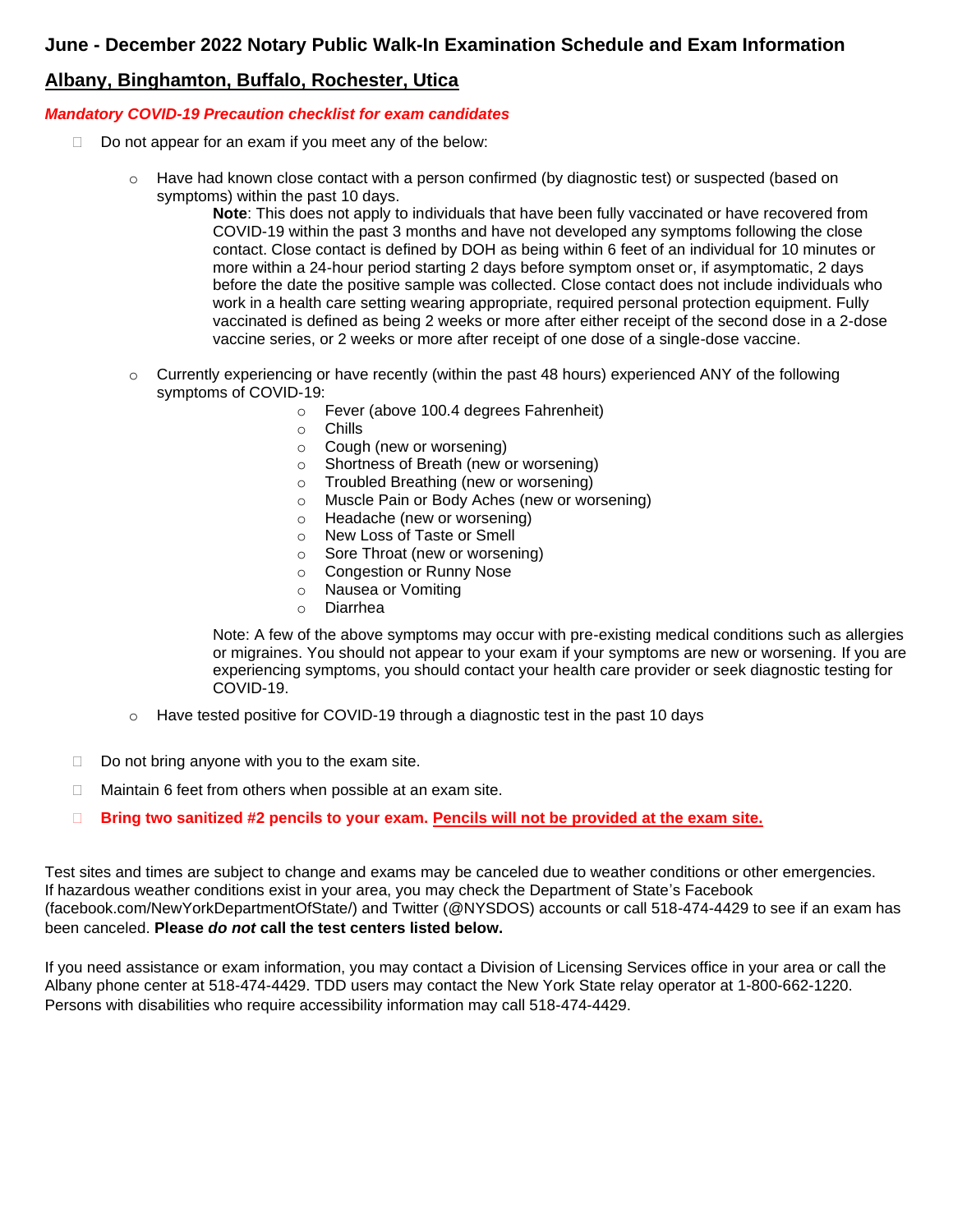**No one will be admitted to an examination after the specified starting time.**

## **EXAM SITES, DATES AND TIMES:**

**Note: Seats are limited and assigned on a first-come/first-served basis. Dates and times are subject to change. Before traveling to your exam, please visit our website for the most up-to-date schedule.**

| <b>ALBANY - ALBANY</b>                                         | June                           | <b>July</b>                    | <b>August</b>                  | <b>September</b>               | <b>October</b>                 | <b>November</b>                | <b>December</b>                |
|----------------------------------------------------------------|--------------------------------|--------------------------------|--------------------------------|--------------------------------|--------------------------------|--------------------------------|--------------------------------|
| <b>COUNTY</b>                                                  | 2, 9,                          | 14, 21,                        | 4, 18,                         | 15, 22, 29:                    | 6, 20,                         | 10, 17:                        | 1, 8, 15,                      |
| (Alfred E. Smith                                               | 16, 30:                        | 28:                            | 25:                            |                                | 27:                            |                                | 22:                            |
| <b>State Office</b><br><b>Building</b> )                       | 9:00am,                        | 9:00am,                        | 9:00am,                        | 9:00am,                        | 9:00am,                        | 9:00am,                        | 9:00am,                        |
| 80 South Swan Street                                           | 10:30am,                       | 10:30am,                       | 10:30am,                       | 10:30am,                       | 10:30am,                       | 10:30am,                       | 10:30am,                       |
| Albany, NY, 12239                                              | 12:00pm                        | 12:00pm                        | 12:00pm                        | 12:00pm                        | 12:00pm                        | 12:00pm                        | 12:00pm                        |
| <b>Note:</b> Located at the corner<br>of Washington Avenue and |                                |                                |                                |                                |                                |                                |                                |
| South Swan Street                                              |                                |                                |                                |                                |                                |                                |                                |
| <b>BINGHAMTON-</b>                                             | <b>June 7,</b>                 | <b>July</b>                    | <b>August</b>                  | <b>September</b>               | <b>October</b>                 | <b>November</b>                | <b>December</b>                |
| <b>BROOME COUNTY</b>                                           | 21:                            | 12, 26:                        | 2, 23:                         | 13, 27:                        | 4, 25:                         | 8, 29:                         | 6, 20:                         |
| (State Office                                                  |                                |                                |                                |                                |                                |                                |                                |
| <b>Building)</b>                                               | 9:00am,<br>10:30am,            | 9:00am,                        | 9:00am,                        | 9:00am,<br>10:30am,            | 9:00am,<br>10:30am,            | 9:00am,<br>10:30am,            | 9:00am,                        |
| 44 Hawley Street,<br>15 <sup>TH</sup> Floor                    | 12:30pm                        | 10:30am,<br>12:30pm            | 10:30am,<br>12:30pm            | 12:30pm                        | 12:30pm                        | 12:30pm                        | 10:30am,<br>12:30pm            |
| Binghamton, NY                                                 |                                |                                |                                |                                |                                |                                |                                |
| 13901                                                          |                                |                                |                                |                                |                                |                                |                                |
|                                                                |                                |                                |                                |                                |                                |                                |                                |
| <b>BUFFALO - ERIE</b>                                          | June 8,                        | <b>July</b>                    | <b>August</b>                  | <b>September</b>               | <b>October</b>                 | <b>November</b>                | <b>December</b>                |
| <b>COUNTY</b>                                                  | 15, 29:                        | 13, 20,<br>27:                 | 3, 17,<br>24:                  | 14, 21, 28:                    | 5, 19,<br>26:                  | 9, 16, 30:                     | 7, 14, 21:                     |
| (Ellicott Square<br><b>Building</b> )                          |                                |                                |                                |                                |                                |                                |                                |
| 295 Main Street,                                               | 9:00am,                        | 9:00am,                        | 9:00am,                        | 9:00am,                        | 9:00am,                        | 9:00am,                        | 9:00am,                        |
| Room 845                                                       | 10:30am,                       | 10:30am                        | 10:30am                        | 10:30am                        | 10:30am                        | 10:30am                        | 10:30am                        |
| Buffalo, NY 14203                                              | 12:30pm                        |                                |                                |                                |                                |                                |                                |
| <b>ROCHESTER-</b>                                              | June 7,                        | <b>July</b>                    | <b>August</b>                  | <b>September</b>               | <b>October</b>                 | <b>November</b>                | <b>December</b>                |
| <b>MONROE COUNTY</b>                                           | 14:                            | 12, 19:                        | 2, 16:                         | 13, 20:                        | 4, 18:                         | 8, 15:                         | 6, 13:                         |
| (Finger Lakes<br>DDSO)                                         | 9:30am,                        | 9:30am,                        | 9:30am,                        | 9:30am,                        | 9:30am,                        | 9:30am,                        | 9:30am,                        |
| 620 Westfall Road                                              | 11:00am,<br>1:00 <sub>pm</sub> | 11:00am,<br>1:00 <sub>pm</sub> | 11:00am,<br>1:00 <sub>pm</sub> | 11:00am,<br>1:00 <sub>pm</sub> | 11:00am,<br>1:00 <sub>pm</sub> | 11:00am,<br>1:00 <sub>pm</sub> | 11:00am,<br>1:00 <sub>pm</sub> |
| Rochester, NY 14620                                            |                                |                                |                                |                                |                                |                                |                                |
| <b>Note:</b> Park in lot on right.                             | <b>June</b>                    | July                           | August                         | <b>September</b>               | October                        | November                       | <b>December</b>                |
| <b>DO NOT ENTER</b><br><b>THROUGH MAIN</b>                     | 28:<br>9:30am,                 | 26:<br>9:30am,                 | 23:<br>9:30am,                 | 27:<br>9:30am,                 | 25:<br>9:30am,                 | 29:<br>9:30am,                 | 20:<br>9:30am,                 |
| LOBBY. Look for Sign,                                          | 11:00am                        | 11:00am                        | 11:00am                        | 11:00am                        | 11:00am                        | 11:00am                        | 11:00am                        |
| "New York State Testing."                                      |                                |                                |                                |                                |                                |                                |                                |
| <b>UTICA - ONEIDA</b>                                          | <b>June</b>                    | <b>July</b>                    | <b>August</b>                  | <b>September</b>               | <b>October</b>                 | <b>November</b>                | <b>December</b>                |
| <b>COUNTY</b>                                                  | 14:                            | 12, 19:                        | 2, 16:                         | 13, 20:                        | 4, 18:                         | 8, 15:                         | 6, 13:                         |
| (State Office                                                  |                                |                                |                                |                                |                                |                                |                                |
| <b>Building</b> )                                              | 9:00am,<br>10:30am,            | 9:00am,<br>11:00am             | 9:00am,<br>11:00am             | 9:00am,<br>11:00am             | 9:00am,<br>11:00am             | 9:00am,<br>11:00am             | 9:00am,<br>11:00am             |
| 207 Genesee Street,<br>2 <sup>nd</sup> Floor, Room 205         | 12:30pm                        |                                |                                |                                |                                |                                |                                |
| Utica, NY 13501                                                |                                |                                |                                |                                |                                |                                |                                |
|                                                                |                                |                                |                                |                                |                                |                                |                                |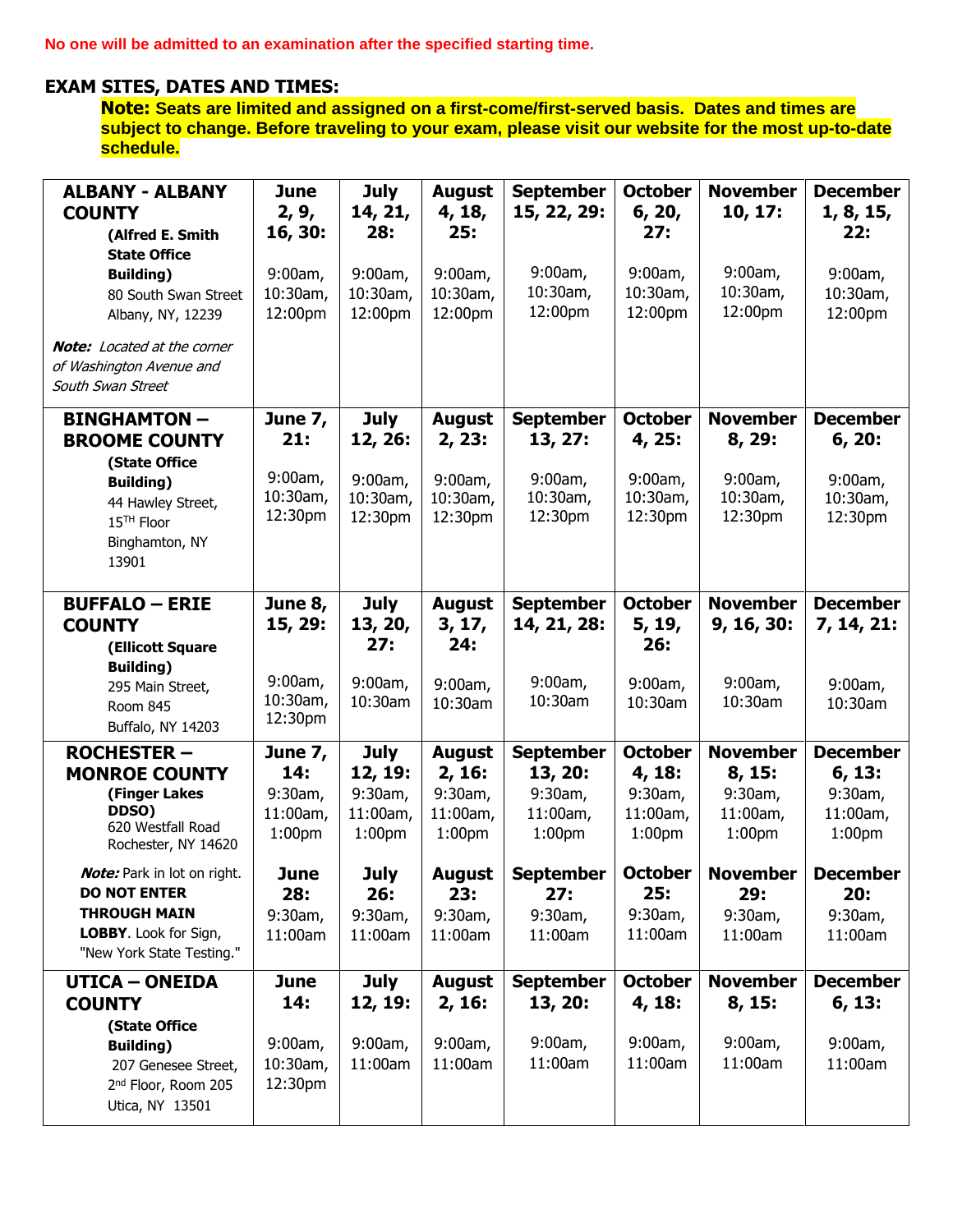#### *What to Bring*

- 1) A form of government issued signature identification which must be photo-bearing. Your identification **MUST BE CURRENT** and from the following list:
	- Driver's license
	- State issued identification (ex. non-driver ID)
	- Military ID
	- United States Passport
	- Employment Authorization Card (issued by U.S. Citizenship and Immigration Services)
	- United States INS issued ID
	- Certificate of US citizenship
	- Foreign Passport
	- IDNYC (NYC Resident ID card)
	- Brazilian, Mexican, Honduran or Ecuadorian Consular ID
	- Mexico Voter ID Card
- 2) \$15 examination fee. You may pay by check or money order made payable to the Department of State or charge the fee to MasterCard or Visa. **Cash will not be accepted.** Examination fees are nonrefundable. A \$20 fee will be charged for any returned check.
- 3) Two #2 pencils. **Pencils will not be provided at the exam site.**

#### *Exam Center Policies*

Cellular phones, beepers and any other electronic devices MUST be turned off during the exam.

Dictionaries, books, other reference materials, large bags and briefcases are not allowed at the exam center. Do not bring these materials to the exam center as there is no place to store them.

Eating, drinking or smoking is not permitted at the exam center. If you bring food or beverages, you will be asked to dispose of them before entering the exam room.

Visitors, guests and children are not permitted at the exam center.

Firearms are not allowed at the exam center. Please contact our exam unit at (518) 473-2731 for questions pertaining to this

policy.

**Any person found using notes, books, or other aids; giving or receiving help; removing examination materials or notes from the exam center; causing a disturbance or engaging in practices contrary to the rules of proper examination conduct will be dismissed from the exam center. Any decisions regarding disciplinary measures will be made by the Exam Supervisor at the Department of State.**

#### *Score Reporting*

All exam results are reported as either **passed** or **failed**; you will not get a numerical score.

You will be notified by mail as soon as your exam results are available.

**If you pass** the written exam, you will receive a notice in the mail. Apply by submitting your application form and license fee. (Complete application details are provided in the application form instructions.)

**If you fail** the written exam, you will receive a notice in the mail. You may retake the exam on another date and time of your choice.

#### **Examination results are only valid for a period of two years.**

#### *About the Exam*

The exam is multiple choice.

**Exam topics include:** License law, general terms and information related to the duties and functions of a notary public, as outlined in the "Notary Public License Law" booklet available from the Division of Licensing Services.

Applicants will be allowed **1 hour** to complete the exam. The allotted time begins at the conclusion of the instructions.